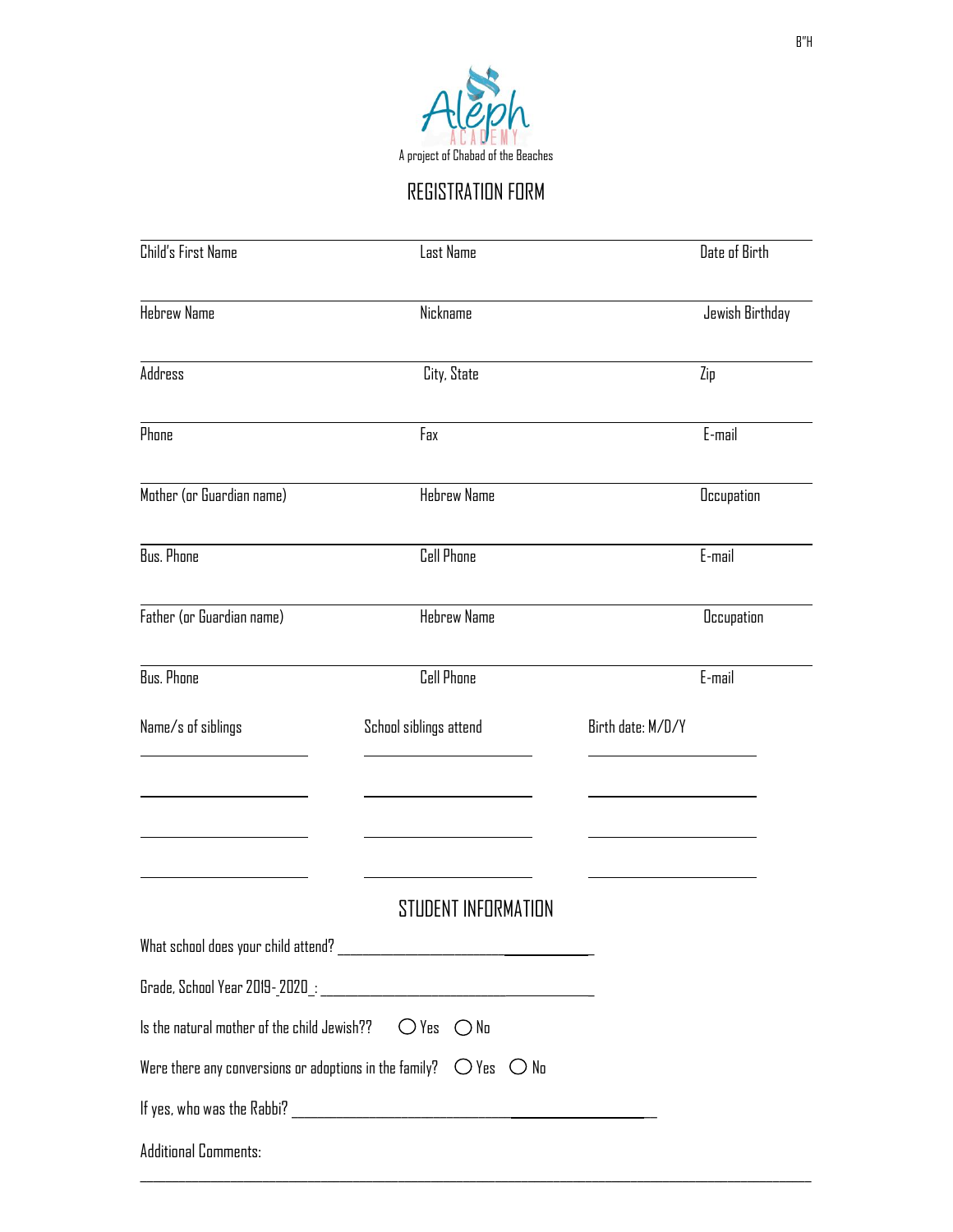

#### EMERGENCY FILE

| Child's Name                     |                                                                                                            |       |                          |                   |
|----------------------------------|------------------------------------------------------------------------------------------------------------|-------|--------------------------|-------------------|
|                                  | First                                                                                                      | Last  |                          | Date of Birth     |
| Father's Name                    | First                                                                                                      | Last  |                          | <b>Cell Phone</b> |
|                                  |                                                                                                            | Last  |                          |                   |
|                                  |                                                                                                            |       |                          | <b>Cell Phone</b> |
| Doctor's Name                    | First                                                                                                      |       | $\overline{\text{Last}}$ | Phone             |
|                                  |                                                                                                            |       |                          |                   |
| Doctor's Address ________        | <br> -<br> Street/Apt.                                                                                     |       | <b>City</b>              | Zio               |
| Allergies<br>If any, please list | <u> 1980 - Jan Barbara, martin da kasar Amerika (h. 1982).</u><br>1900 - Jan Barbara, manazarta (h. 1982). |       |                          |                   |
|                                  |                                                                                                            |       |                          |                   |
| Other                            | <u> 1989 - Johann Barbara, martxa alemaniar a</u>                                                          |       |                          |                   |
|                                  | PLEASE LIST TWO EMERGENCY CONTACTS:                                                                        |       |                          |                   |
| <b>Name</b>                      |                                                                                                            | Phone |                          | Relationship      |
| Name                             |                                                                                                            | Phone |                          | Relationship      |
|                                  | PERMISSION FOR EMERGENCY MEDICAL TREATMENT:                                                                |       |                          |                   |
|                                  |                                                                                                            |       |                          |                   |

Beaches to hospitalize or secure treatment for my child. I further agree to pay all charges for that care and/or treatment. It is understood that if time and circumstances reasonably permit, Chabad of the Beaches personnel will try, but are not required, to communicate with me prior to such treatment.

I hereby give permission for my child \_\_\_\_\_\_\_\_\_\_\_\_\_\_\_\_\_\_\_\_\_\_ to attend all field trips and outings sponsored by Chabad of the Beaches.

 $\mathcal{L}=\mathcal{L}^{\text{max}}$ Signature of Parent or Legal Guardian Date (Date of Date of Date of Date of Date of Date of Date of Date of Date of Date of Date of Date of Date of Date of Date of Date of Date of Date of Date of Date of Date of Date of Da